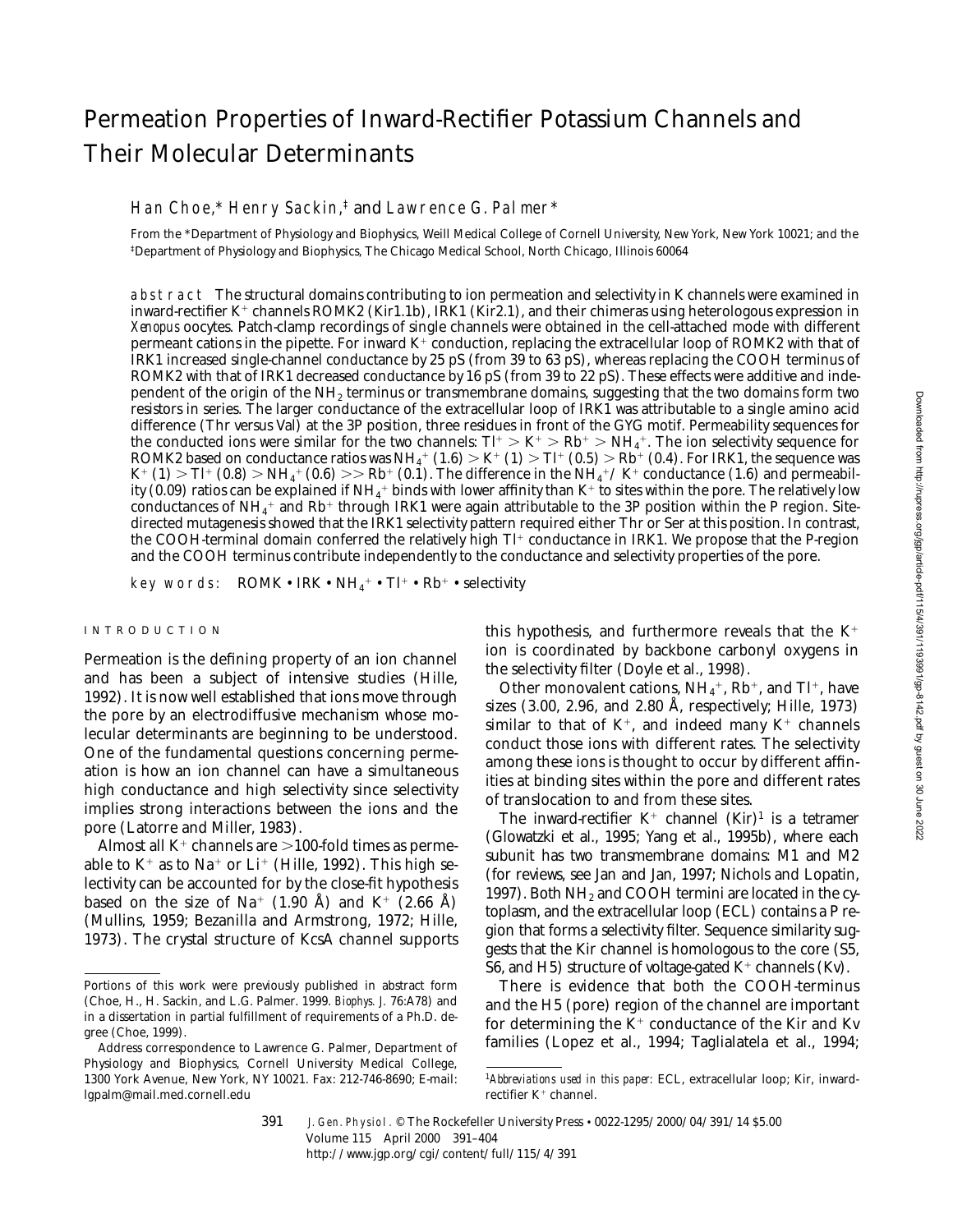Zhou et al., 1996; Choe et al., 1999). It is not known whether these two regions form independent barriers to ion movement or whether the structure of one could modulate the properties of the other.

Previously, we have described the gating mechanism of ROMK2 (Kir1.1b) (Choe et al., 1998) and the structural determinants of the Kir channel gating (Choe et al., 1999). Here we report the permeation properties of Kir channels and explore the molecular determinants of channel conductance and permeation. Guided by the finding that two members of the Kir channel family, ROMK2 and IRK1, have different conductances and different selectivities for the cations  $(K^+, NH_4^+, Rh^+,$ and  $TI^{+}$  ions), we used chimeras of these two channels to investigate which parts of the inward rectifier structure are responsible for differences in ion permeation.

#### METHODS

#### *Construction of Chimeras*

The construction of the chimeras between ROMK2 (Zhou et al., 1994) and IRK1 (Kubo et al., 1993) has been previously described (Choe et al., 1999). The designs of the chimeras were based on division of the ROMK and IRK subunit structures into seven homologous and interchangeable regions. These are indicated in Fig. 1 as: (a) the N-terminus, (b) the M1 transmembrane segment, (c) the MP region, (d) the highly conserved pore (P) domain, (e) the PM segment, (f) the M2 transmembrane segment, and (g) the COOH terminus. The pore alpha-helix includes both the latter part of the MP segment and the first part of the P region. The amino acids of the seven segments are defined in Figure 4 of Choe et al. (1999).

Primers were synthesized by Operon Technologies, Inc. (Alameda, CA). Nucleotide sequences between two restriction enzyme sites were checked using an ABI 377 automated DNA sequencer at The Rockefeller University DNA Technology Center (New York, NY), or an ABI 377XL automated DNA sequencer at The Cornell University Bioresource Center (Ithaca, NY).

## *Expression of Channels*

Plasmids were linearized with NotI restriction enzyme and transcribed in vitro with T7 RNA polymerase in the presence of the

GpppG cap using mMESSAGE mMACHINE kit (Ambion, Inc.). cRNA pellet was dissolved in Ultraspec water containing DEPC (Biotecx) and stored at  $-70^{\circ}$ C before use. Stage V–VI oocytes were obtained by partial ovariectomy of female *Xenopus laevis* oocytes (Xenopus-I or NASCO), anesthetized with tricaine methanesulfonate (1.5 g/liter, adjusted to pH 7.0 with NaOH). Oocytes were defolliculated by incubation in OR2 solution (82.5 mM NaCl, 2 mM KCl, 1 mM MgCl<sub>2</sub>, and 5 mM HEPES, adjusted to pH 7.5 with NaOH) containing 2 mg/ml collagenase type II and 2 mg/ml hyaluronidase type II (Sigma Chemical Co.) for 90 min and another 90 min in a fresh enzyme solution at room temperature. Oocytes were injected with 0.5–1 ng of cRNA and incubated at 19 $\degree$ C in 2 $\times$  diluted Leibovitz medium (Life Technologies, Inc.) for 1–4 d before measurements were made. For patchclamp experiments, oocytes were subjected to a hypertonic shrinking solution containing 200 mM sucrose, thereby allowing the vitelline membrane to be easily removed.

## *Two-Electrode Voltage Clamp*

Whole-oocyte current–voltage relationships were obtained in intact oocytes, using a two-electrode voltage clamp with 1 M KClfilled current and voltage electrodes. Currents were recorded for 50 ms at each voltage, using a pulse protocol in which membrane potential was stepped by 10 mV, interspersed with a return to the resting membrane potential. The  $5-\bar{K}$  bath solution contained (mM): 105 NaCl, 5  $\overline{K}$ Cl, 2 CaCl<sub>2</sub>, 1 MgCl<sub>2</sub>, and 5 HEPES, pH 7.4. The 5-Rb bath solution contained 5 mM RbCl instead of KCl.

#### *Patch Clamp*

Oocytes were bathed in a solution containing (mM): 110 KCl, 2  $CaCl<sub>2</sub>$ , 1 MgCl<sub>2</sub>, and 5 HEPES, pH 7.4. Patch-clamp pipettes were pulled from borosilicate glass (7052; Richland Glass Co.) using a three-stage process and were coated with Sylgard. They were filled with solutions containing (mM): 110 KCl and 5 HEPES with or without 5 EDTA, pH 7.4. In some cases, KCl was substituted with  $NH<sub>4</sub>Cl$ , RbCl, or TlNO $_3$ . When Tl $^+$  was the major conducted ion, NO $_3^-$  was substituted for Cl<sup>-</sup> in the bath solution. All experiments were performed at room temperature  $(19-21^{\circ}\text{C})$ . Pipette resistances were 1-3 M $\Omega$ . Currents were recorded with a patch-clamp amplifier (EPC-7; List Electronik) and stored, unfiltered, on videotape. For off-line analysis, current records were replayed from videotape, filtered at 1 kHz, and sampled at 5 kHz, using an Atari-based data acquisition system (Instrutech Corp.). Construction of open- and closed-time histograms and fitting with exponential distributions were carried using the TAC program (Sigworth and Sine, 1987).



Figure 1. Segmental division of both ROMK and IRK. In each of the four subunits, M1 and M2 are presumed membrane-spanning domains. P denotes the highly conserved (pore) domain. The segments MP and PM are, respectively, the region between M1 and P, and the region between P and M2. The cylinder in the extracellular loop is the pore helix (Doyle et al., 1998), consisting of the first half of the P region with a minor contribution from the MP region. The seven segments of the chimeras are defined in Figure 4 of Choe et al. (1999).

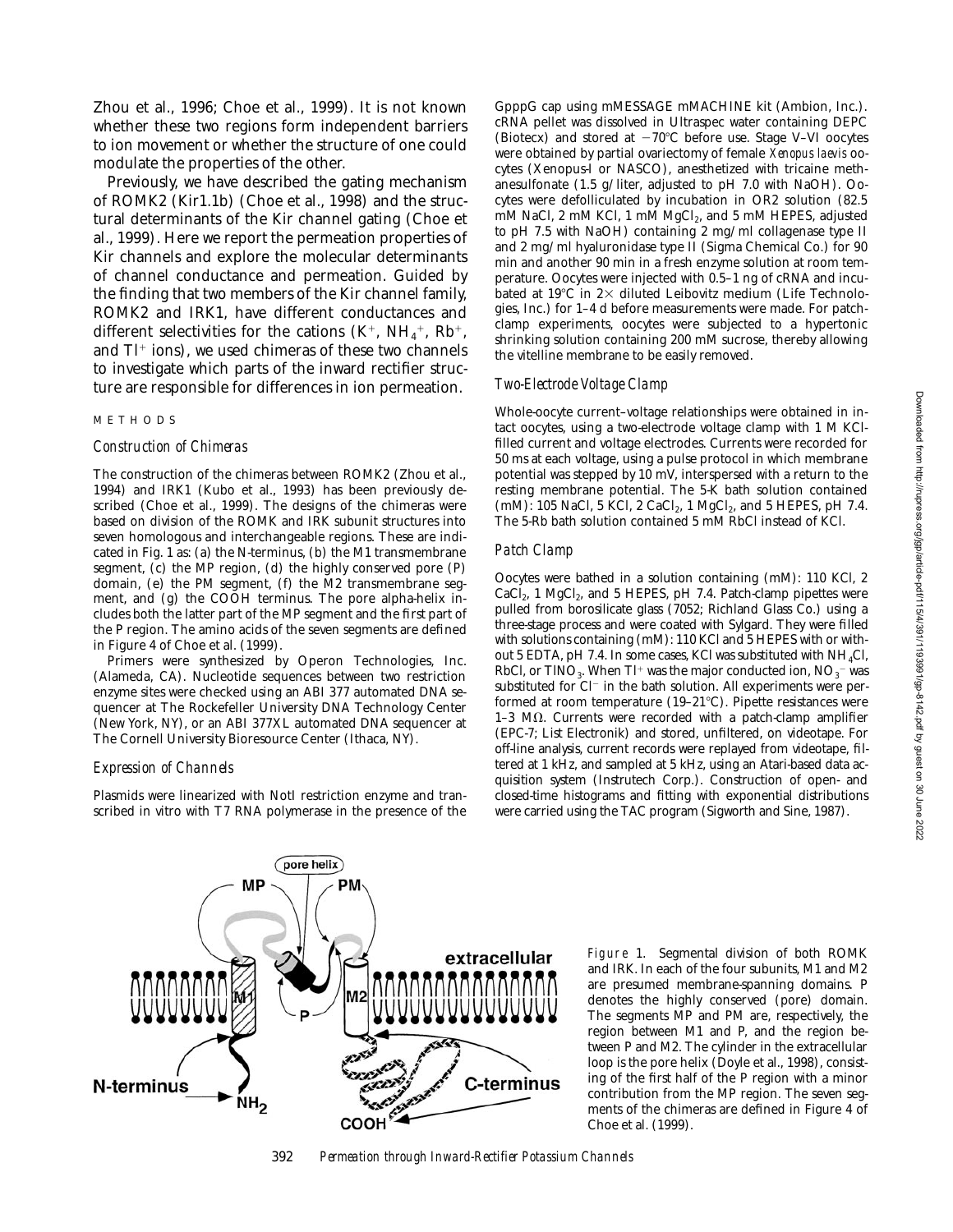We constructed a two-ion three-site four-barrier permeation model using matrix methods for steady state I-V curve computation (Begenisich and Cahalan, 1980). The transition rates were constructed based on the transition state theory. The transition rate from state *i* to *j*,  $k_j$ <sup>*i*</sup> is given by Eq. 1:

$$
k_j' = \upsilon \cdot \exp\left(-\frac{\Delta E_A + z \cdot e \cdot \delta \cdot V}{k_B T}\right),\tag{1}
$$

where  $\nu$  and  $\Delta E_A$  represent the Kramers' preexponential factor and the voltage-independent component of the transition state energy (between the binding site and the barrier peak), respectively. Other symbols have their usual meanings. No Coulombic interaction between ions was considered.

There are 27 ion-occupied states in this model. Since we are interested in the steady state, the transition-rate equations of the 27 states are given by Eq. 2:

$$
\begin{bmatrix}27\\-\sum_{j=2}^{27}k_j^1 & k_1^2 & \dots & k_1^{27}\\k_2^1 & -\sum_{j=1, j\neq 2}^{27}k_j^2 & \dots & k_2^{27}\\ \vdots & \vdots & \vdots & \vdots\\k_{27}^1 & k_{27}^2 & \dots & -\sum_{j=1}^{26}k_j^{27}\end{bmatrix}\cdot\begin{bmatrix}W_1\\W_2\\ \vdots\\W_{27}\end{bmatrix} = 0
$$
 (2)

with the conservation equation:

$$
\sum_{i=1}^{27} W_i = 1, \tag{3}
$$

where  $W_i$  represents occupancy, a probability of finding the sys-  $\,$ tem in state *i*.

Since the leftmost matrix is singular, for computational purposes, a nonhomogeneous equation and a nonsingular matrix are produced by dropping the equation from the last row of the matrix and substituting Eq. 3. Then (Eq. 4):

$$
\begin{bmatrix} W_1 \\ W_{27} \end{bmatrix} = \begin{bmatrix} 27 & k_1^1 & k_1^2 & \dots & k_1^{26} & k_1^{27} \\ \vdots & \vdots & \vdots & \vdots & \vdots \\ k_{26}^1 & k_{26}^2 & \dots & \sum_{j=1, j\neq 26}^{27} k_j^{26} & k_{26}^{27} \\ 1 & 1 & \dots & 1 & 1 \end{bmatrix}^{-1} \cdot \begin{bmatrix} 0 \\ \vdots \\ 0 \\ 1 \end{bmatrix}.
$$
 (4)

The inverse matrix was obtained using the "MINVERSE" function, a built-in function of Microsoft Excel (Microsoft Corp.). A specific occupancy of state *i* can be obtained using the "INDEX" function; for example,  $W_i$  = INDEX [MINVERSE (array), *i*, 27].

The current of a particular ion is its steady state net flux crossing over any one barrier multiplied by its valence. Therefore (Eq. 5):

Net Current = Current (ion A) + Current (ion B)  
\n= 
$$
e \cdot F \cdot \{z_A \cdot [(W_{EAE} + W_{EAA} + W_{EAB}) \cdot k_{AEE}^{EAE} + (W_{EAE} + W_{AEE}) \cdot k_{EAE}^{EAE}] + z_B \cdot [(W_{EBE} + W_{EBB} + W_{EBA}) \cdot k_{BEE}^{BEE} + (W_{BEE} + W_{BEE}) \cdot k_{BEE}^{BEE}] \}
$$
, (5)

where  $z_A$  and  $z_B$  represent charge of ion A and ion B, respectively. The symbol EAE indicates the state that the second energy well is occupied by ion A, and the symbol EAA indicates the state that the second and the third energy wells from outside are occupied by ion A, and so on. Other symbols have their usual meanings.

All the fitting procedures were done using the "Solver" function, a built-in optimization function of Microsoft Excel. Results of the fitting process were displayed as both energy profile diagrams and transfer rates between energy wells. The energy profiles diagrams with peaks and wells have the advantage of providing a pictorial representation of the permeation process. Transfer rates have the advantage of being independent of model assumptions about absolute barrier height, or, equivalently, of the "preexponential factor."

#### RESULTS

#### *Conductances of ROMK, IRK, and Chimeras*

Channels were expressed by injecting cRNA into *Xenopus* oocytes, and patch-clamp recordings of single channels were obtained in the cell-attached mode. We were interested in whether the COOH terminus and the pore region contribute independently to the channel conductance. To address this question, we systematically measured the  $K^+$  conductance of various chimeras. Fig. 2 shows current traces of ROMK2, IRK1, and some of the chimeras at  $-100$  mV. ROMK2 has a larger open-channel current  $(-3.7 \text{ pA})$  than IRK1  $(-2.8 \text{ pA})$ under these conditions. The  $K^+$  conductance of IRK1 in this study is 29 pS, which is consistent with a previous study (Sabirov et al., 1997), but slightly larger than some other measurements; e.g., 23 pS (Kubo et al., 1993). These differences can be explained by different concentration of  $Mg^{2+}$  in the pipette solution: in our study, no  $Mg^{2+}$  was added, whereas Kubo et al. (1993) used 3 mM  $Mg^{2+}$ . 5 mM  $Mg^{2+}$  decreased single-channel conductance of IRK1 to 13 pS (Sabirov et al., 1997).

When the  $NH<sub>2</sub>$  terminus of ROMK was replaced with the corresponding region of IRK1, the current amplitude of the chimera (Chm1) was not changed significantly. However, when the ECL (consisting of MP, P, and PM regions) of ROMK was replaced, the chimera (Chm107) had larger currents  $(-6.3 \text{ vs. } -3.7 \text{ pA at }$  $-100$  mV). Replacement of the COOH terminus of ROMK2 with that of IRK1 (Chm13) decreased the current amplitude to  $-2.2$  pA. These results are consistent with those of a previous study involving ROMK1–IRK1 chimeras (Taglialatela et al., 1994).

When the M1 or M2 region of IRK1 was replaced with that of ROMK2 (Chm4 and Chm12, respectively), there was no significant change (Fig. 2). However, when the ECL of IRK1 was converted to that of ROMK2 (Chm108), the current decreased from  $-2.8$  to  $-2.0$  pA.

In a summary of inward conductances (Fig. 3), the COOH terminus and the ECL stand out as major determinants of this conductance. As indicated in Fig. 3, the wild-type and chimeric channels can be classified into

393 Choe et al.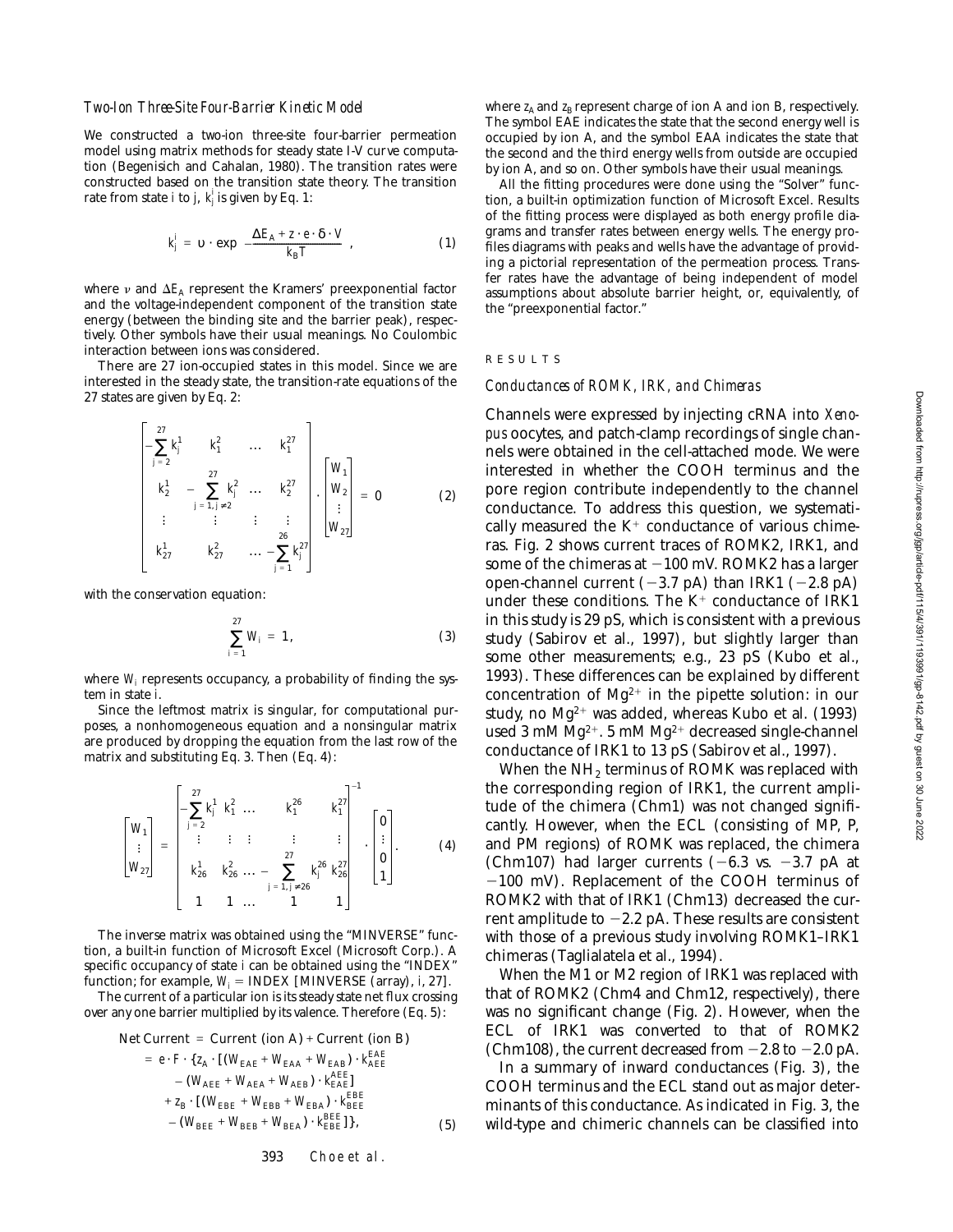

Figure 2. Single-channel current traces of ROMK2, IRK1, and some chimeras at  $-100$  mV in the cell-attached mode. The shaded regions of the rectangles depicting the chimeras are derived from IRK1 and the open regions from ROMK2. The dotted lines indicate the closed state, and upward direction is inward current. The pipette solution contained 110 mM KCl. (A) Conductances of Chm107 and Chm13 are, respectively, larger and smaller than that of ROMK2. (B) Conductance of Chm108 is smaller than that of IRK1.

four groups, depending on the origin of these two components. Group 1 has both the ECL and the COOH terminus from ROMK2. Group 2 has both regions from IRK1. Group 3 has the ECL from ROMK2 and the COOH terminus from IRK1. Finally, Group 4, which shows the largest conductance (63 pS) has the ECL from IRK1 and the COOH terminus from ROMK2. M2 may also contribute somewhat because, in Group 2, the chimeras that have M2 from ROMK2 have slightly higher conductances than those with the M2 from IRK1. However, in the subsequent analysis, we will focus only on the ECL and the COOH terminus because these regions have the largest effects.

The simplest model that can explain these results is one in which the conduction pathway has two regions that impede ion flow (resistors) arranged in series (see discussion and Fig. 8). The "outer" resistor is formed by the extracellular region, and the "inner" resistor by the COOH terminus. In this model, the inner resistance of IRK1 was larger than that of ROMK2, while the outer resistance of ROMK2 was larger than that of IRK1.

# *3P2 Is Responsible for the Conductance Difference in the Extracellular Region*

Chimeras were constructed to evaluate which region of the ECL is the primary determinant of conductance. In our scheme (Choe et al., 1999), the ECL is divided into three parts: (a) the most conserved, pore forming, P region, (b) the MP region, between M1 and P, and (c) the PM segment, between P and M2 (Fig. 1). These chimeras showed that exchanging the P region of ROMK2 with that of IRK1 increased the conductance to an even greater extent than exchanging the entire ECL (Fig. 4). The difference is attributable to MP, since chimeras where this segment was derived from IRK1 had lower conductances.

The P regions of ROMK2 and IRK1 have only two amino acid differences. One is at the  $-1P$  position and

<sup>2</sup>To compare positions in the P-regions between different K channels, we follow the numbering scheme used in the *Shaker* channel (Heginbotham et al., 1994); TXXTXGYG, the signature sequence of the K channels, are designated as 1P through 8P.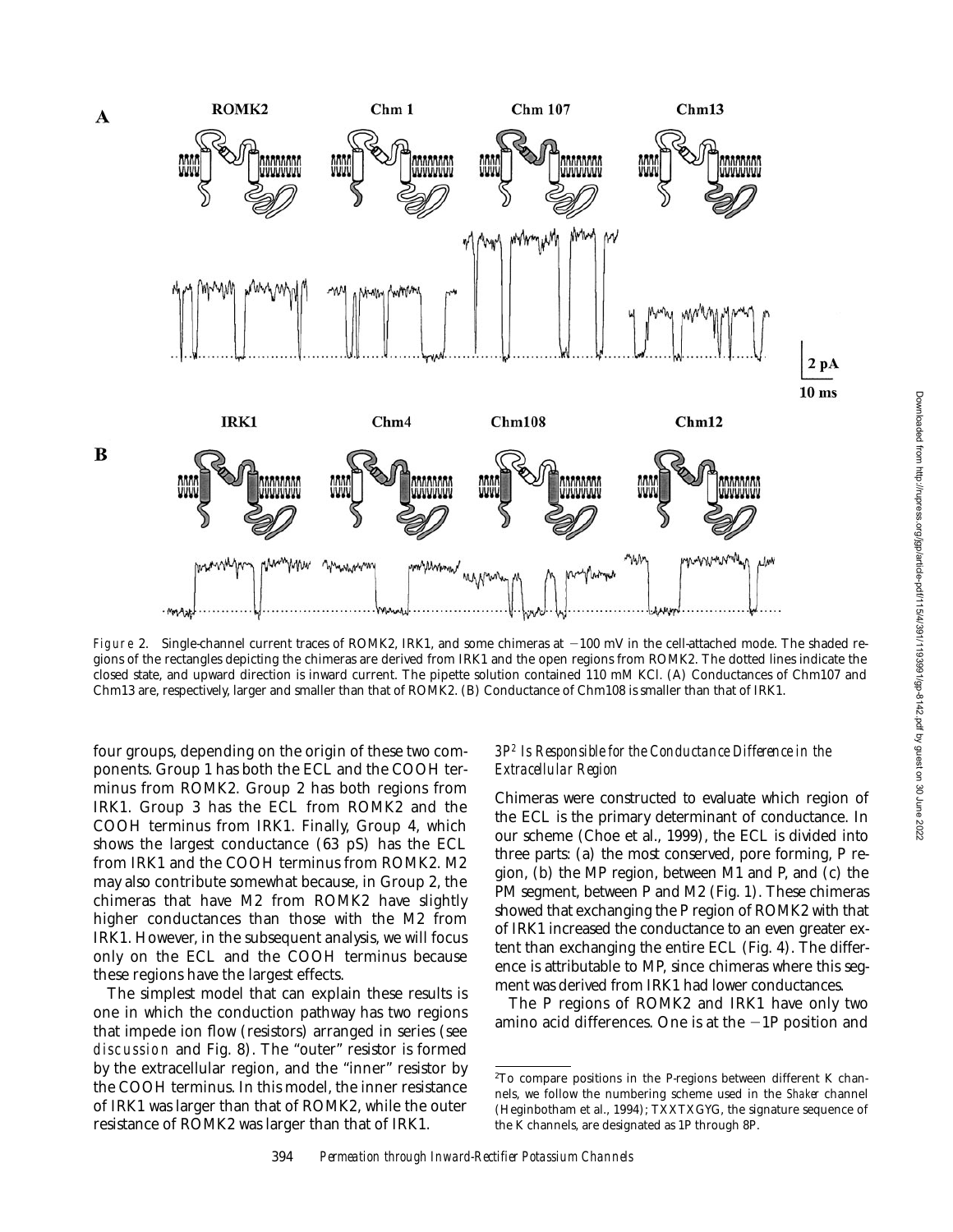

Figure 3. Conductance (pS) at the voltage range of 0–100 mV. Shaded rectangles correspond to segments from IRK1. Clear rectangles denote segments from ROMK2. Data are means  $\pm$  SEM (number of measurements).

the other is at the 3P position. Therefore, we studied mutants in which either the  $-1P$  or 3P position in ROMK2 was changed to the corresponding amino acid of IRK1. The L117I mutant, involving the  $-1P$  position, had the same conductance as wild type, whereas the V121T mutant, involving the 3P position, had a conductance similar to that of Chm107 (Fig. 4), although slightly smaller than that of Chm7. Therefore, the 3P position seems to be responsible for most of the differences in conductances arising from different ECLs.

#### *The NH<sub>4</sub><sup>+</sup>, Rb<sup>+</sup>, and Tl<sup>+</sup> versus*  $K^+$  *Selectivities of ROMK2 and IRK1 Are Different*

We also studied  $NH_4^+$ , Rb<sup>+</sup>, and Tl<sup>+</sup> selectivities of single channels in the cell-attached mode. Fig. 5 shows current traces of ROMK2 and IRK1 for  $K^+$ , NH<sub>4</sub><sup>+</sup>, Rb<sup>+</sup> and  $TI^+$ . Replacing pipette  $K^+$  with different ions alters the reversal potential in the hyperpolarizing direction for  $\mathrm{NH}_4{}^+$  and  $\mathrm{Rb}{}^+$ , and in the depolarizing direction for  $Tl^+$ . Bi-ionic potentials from linear-regression analysis of the data and permeability ratios are shown in Table I. The overall permeability sequence for both ROMK2 and IRK1 is  $TI^{+} > K^{+} > Rb^{+} > NH_{4}^{+}$ . Permeability ratios of  $NH_4^+$ , Rb<sup>+</sup>, Tl<sup>+</sup>, versus K<sup>+</sup> for both ROMK2 and IRK1 are similar.



Figure 4.  $K^+$  conductance (pS) of ECL chimeras and mutants in the P region. Data are means  $\pm$  SEM (number of measurements).

To quantitatively estimate the inward slope conductance, we measured current amplitudes at voltages of up to 100 mV negative to the reversal potentials:  $0$  to  $-100$ mV for K<sup>+</sup>,  $-60$  to  $-160$  mV for NH<sub>4</sub><sup>+</sup>,  $-20$  to  $-120$  mV for Rb<sup>+</sup>, and 20 to  $-80$  mV for Tl<sup>+</sup> (Fig. 6). However, it was difficult to measure unitary events of  $Rb<sup>+</sup>$  current for IRK1 at voltages positive to  $-120$  mV, so we increased the voltage range to  $-200$  mV to obtain a singlechannel current of  $-0.6$  pA. Tl<sup>+</sup> ion currents in IRK1 often opened to a maximal level, and then declined, sometimes gradually, to the main conductance level (Fig. 5). Because we don't know the mechanism underlying this phenomenon, for the analysis of  $Tl^+$  conductance, we took the main conductance state, although the conclusions reached are the same if the maximum current levels are used. Although inward slope conductances were determined from a linear-regression analysis, the I-V plots in Figs. 6 and 7 deviate slightly but consistently from linearity. The data can be explained by kinetic models with at least three energy barriers and two energy wells (see Fig. 9, and see also Choe, 1999). The main points of this paper, however, can be adequately illustrated with simple linear resistive elements.

The conductance ratios of  $NH_4^+$ , Rb<sup>+</sup>, or Tl<sup>+</sup> versus  $K^+$  for ROMK2 and IRK1 are shown in Table I. The conductance sequence for ROMK2 is:  $NH_4^+ > K^+ >$  $T l^+ > R b^+$ . For IRK1, the conductance sequence is: K<sup>+</sup>  $>$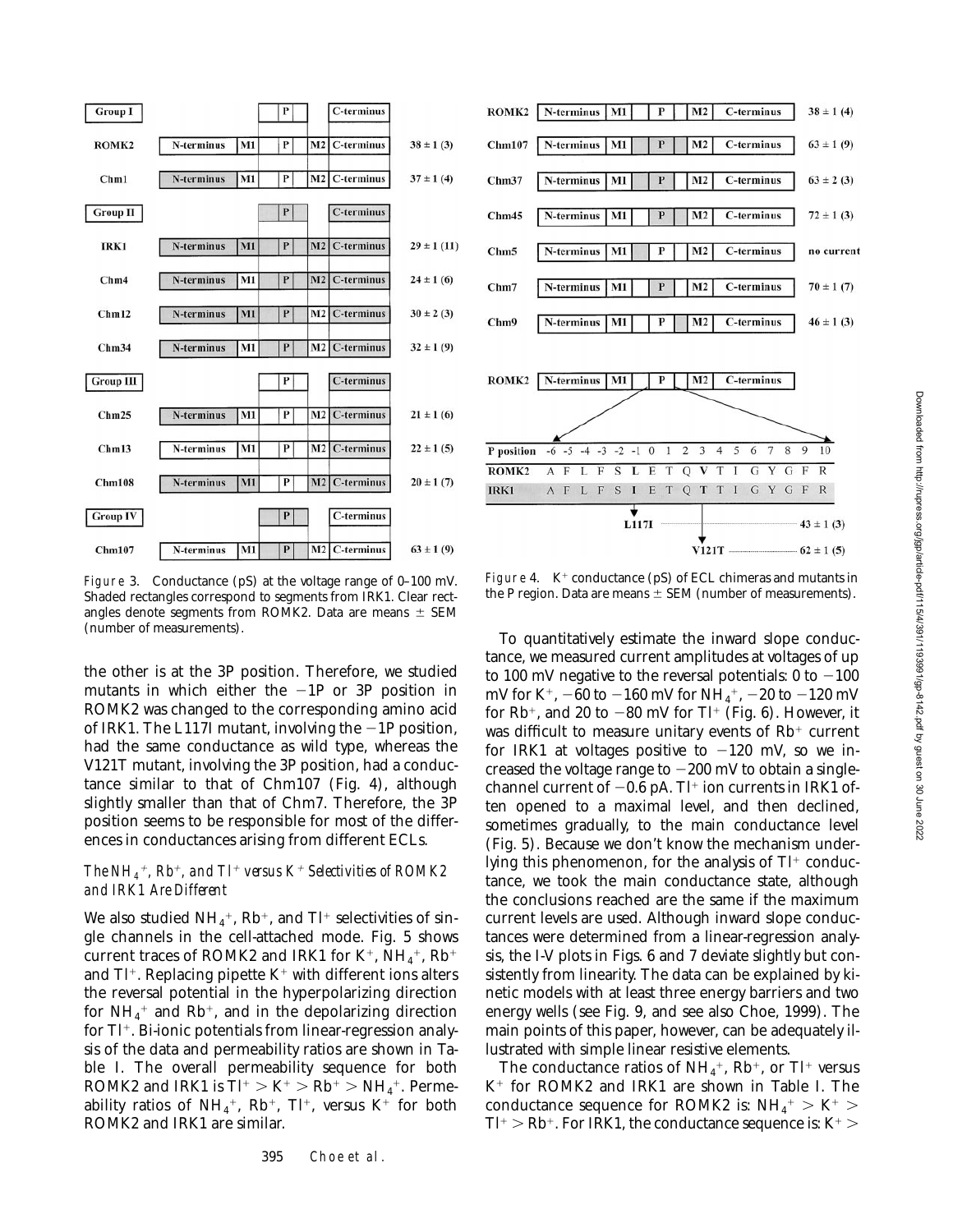

Figure 5. Single-channel current traces of ROMK2 and IRK1 with K<sup>+</sup>, NH<sub>4</sub><sup>+</sup>, Rb<sup>+</sup>, and Tl<sup>+</sup> in the pipettes (110 mM) in the cellattached mode. The dotted lines indicate the closed state, and upward deflections denote inward current. The voltages in parentheses indicate the membrane potentials. The  $Rb$ <sup>+</sup> currents for IRK1 were recorded from patches with multiple channels.

 $T l^{+}$   $>$  NH<sub>4</sub><sup>+</sup>  $>$   $>$  Rb<sup>+</sup>. Thus, the conductance ratios of ROMK and IRK differ in sequence order. Also, the conductance and permeability ratios of channels are different. The most striking examples are for the  $\mathrm{NH}_4{}^+$ and Tl<sup>+</sup> selectivity of ROMK2:  $\gamma_{NH4}^+/\gamma_{K}^+$  is 1.62, whereas  $\rm P_{NH4}{}^+/P_K{}^+$  is 0.09;  $\rm \gamma_{Tl}{}^+/\gamma_K{}^+$  is 0.53, whereas  $P_{Tl}$ <sup>+</sup>/ $P_{K}$ <sup>+</sup> is 2.30.

# *The ECL Controls Differences in NH<sub>4</sub><sup>+</sup> and Rb<sup>+</sup> Selectivity, while the Two Cytoplasmic Termini Control Tl<sup>+</sup> Selectivity*

To identify the regions responsible for the selectivity differences between ROMK2 and IRK1, we studied the selectivities of two representative chimeras, Chm25 (having the  $NH<sub>2</sub>$  and COOH termini of IRK1) and Chm107 (having the ECL of IRK1). Fig. 6 shows I-V plots of these chimeras, as well as those of wild-type ROMK2 and IRK1. Table I summarizes the selectivities of these chimeras. The permeability sequence of both Chm25 and Chm107 is:  $TI^{+} > K^{+} > Rb^{+} > NH_{4}^{+}$ , which is similar to that of ROMK2 and IRK1. However, the conductance ratio sequences for Chm25 and

TABLE I *Selectivities of ROMK2, IRK1, and Mutants*

|                   | X                   | $\gamma$   | $\gamma_{\rm x}/\gamma_{\rm K}$ | $E_{rev}$   | $P_x/P_K$    | $\boldsymbol{n}$        |
|-------------------|---------------------|------------|---------------------------------|-------------|--------------|-------------------------|
| ROMK <sub>2</sub> | $K^+$               | $38 \pm 1$ | 1                               | $-2 \pm 1$  | $\mathbf{1}$ | $\overline{4}$          |
|                   | $NH_4$ <sup>+</sup> | $62 \pm 2$ | 1.62                            | $-63 \pm 1$ | 0.09         | 3                       |
|                   | $Rb^+$              | $15 \pm 1$ | 0.38                            | $-25 \pm 2$ | 0.42         | $\overline{4}$          |
|                   | $T1$ <sup>+</sup>   | $21 \pm 1$ | 0.53                            | $19 \pm 2$  | 2.30         | 3                       |
| IRK1              | $K^+$               | $29 \pm 1$ | $1 \quad$                       | $-3 \pm 1$  | 1            | 10                      |
|                   | $NH_4$ <sup>+</sup> | $17 \pm 2$ | 0.59                            | $-63 \pm 1$ | 0.10         | $\boldsymbol{9}$        |
|                   | $Rb^+$              | $3 \pm 1$  | 0.10                            | $-21 \pm 1$ | 0.49         | $\overline{4}$          |
|                   | $T1$ <sup>+</sup>   | $24 \pm 1$ | 0.83                            | $15 \pm 1$  | 1.84         | $\overline{\mathbf{4}}$ |
| Chm107            | $K^+$               | $63 \pm 1$ | $1 \quad$                       | $-4 \pm 1$  | 1            | 9                       |
|                   | $NH_4$ <sup>+</sup> | $57 \pm 4$ | 0.91                            | $-61 \pm 1$ | 0.11         | 3                       |
|                   | $\rm Rb^+$          | $9 \pm 1$  | 0.14                            | $-22 \pm 3$ | 0.50         | 3                       |
|                   | $T1$ <sup>+</sup>   | 23         | 0.37                            | 17          | 2.30         | $\overline{\mathbf{c}}$ |
| Chm25             | $K^+$               | $21 \pm 1$ | $1 \quad \blacksquare$          | $-6 \pm 2$  | 1            | $\overline{4}$          |
|                   | $NH_4$ <sup>+</sup> | $46 \pm 2$ | 2.13                            | $-66 \pm 2$ | 0.09         | $\boldsymbol{6}$        |
|                   | $Rb^+$              | $10 \pm 1$ | 0.47                            | $-6 \pm 1$  | 0.49         | $\overline{5}$          |
|                   | $T1$ <sup>+</sup>   | $18 \pm 2$ | 0.82                            | $15 \pm 1$  | 2.23         | $\overline{\mathbf{4}}$ |
| Chm1              | $K^+$               | $37 \pm 1$ | $1 \quad$                       | $0 \pm 1$   | $1 \quad$    | $\overline{4}$          |
|                   | $T1^+$              | $19 \pm 1$ | 0.51                            | 18          | 2.04         | $\boldsymbol{6}$        |
| Chm13             | $K^+$               | $22 \pm 1$ | $\mathbf{1}$                    | $0 \pm 2$   | $\mathbf{1}$ | $\overline{5}$          |
|                   | $T1$ <sup>+</sup>   | $15 \pm 1$ | 0.65                            | $16 \pm 1$  | 1.91         | $\overline{7}$          |
| Chm <sub>8</sub>  | $K^+$               | $16 \pm 1$ | 1                               | $-4 \pm 1$  | 1            | $\overline{4}$          |
|                   | $NH_4$ <sup>+</sup> | $53 \pm 1$ | 3.38                            | $-62 \pm 1$ | 0.10         | $\overline{4}$          |
|                   | $Rb^+$              | $10 \pm 1$ | 0.61                            | $-22 \pm 1$ | 0.43         | 3                       |
| L117I             | $K^+$               | $43 \pm 1$ | $1 \quad \blacksquare$          | $-3 \pm 1$  | $\mathbf{1}$ | 3                       |
|                   | $NH_4$ <sup>+</sup> | $66 \pm 1$ | 1.55                            | $-63 \pm 1$ | 0.10         | 3                       |
|                   | $Rb^+$              | 15         | 0.36                            | $-25$       | 0.42         | $\mathbf{1}$            |
| V121T             | $K^+$               | $66 \pm 1$ | $\mathbf{1}$                    | $-4 \pm 1$  | 1            | 3                       |
|                   | $NH_4$ <sup>+</sup> | $39 \pm 1$ | 0.59                            | $-62 \pm 1$ | 0.09         | 3                       |
|                   | $Rb^+$              | $6 \pm 1$  | 0.09                            | $-20 \pm 4$ | 0.52         | 3                       |

Data are means  $\pm$  SEM. *n*, number of measurements.

Chm107 are:  $NH_4^+ > K^+ > Tl^+ > Rb^+$  and  $NH_4^+ \approx K^+$  $>$  Tl<sup>+</sup>  $>$  Rb<sup>+</sup>, respectively. The latter differs from those of both ROMK2 and IRK1.

In both cases, the ratios  $\gamma_{\text{NH4}}{}^+/\gamma_{\text{K}}{}^+$  and  $\gamma_{\text{Rb}}{}^+/\gamma_{\text{K}}{}^+$  of the chimeras are closer to those of the wild-type channel from which the ECL of the chimera was derived. However, the  $TI^+$  versus  $K^+$  conductance ratio appeared to be determined by a different region. The  $\gamma_{\mathrm{TI}}{}^+/\gamma_{\mathrm{K}}{}^+$  of Chm25 and Chm107 more closely resemble those of the wild-type channel from which the cytoplasmic termini were derived. Thus  $\gamma_{\rm Ti}{}^+/\gamma_{\rm K}{}^+$  for Chm107 is 0.37, closer to the value for ROMK2 (0.52). Conversely,  $\gamma_{\mathrm{TI}}{}^+/\gamma_{\mathrm{K}}{}^+$  for Chm25 is 0.82, closer to the value for IRK1 (0.83).

To identify the terminus responsible for  $Tl^+$  ion selectivity, we tested the  $TI^+$  ion conductance of Chm1 and Chm13. These chimeras are, respectively: ROMK2 with the  $NH<sub>2</sub>$  terminus of IRK1 and ROMK2 with the COOH terminus of IRK1 (Table I). The  $Tl^+$  and  $K^+$  conductances of Chm1 are similar to those of ROMK2. However, the conductances of Chm13 are closer to those of Chm25. These results, together with the effect of COOH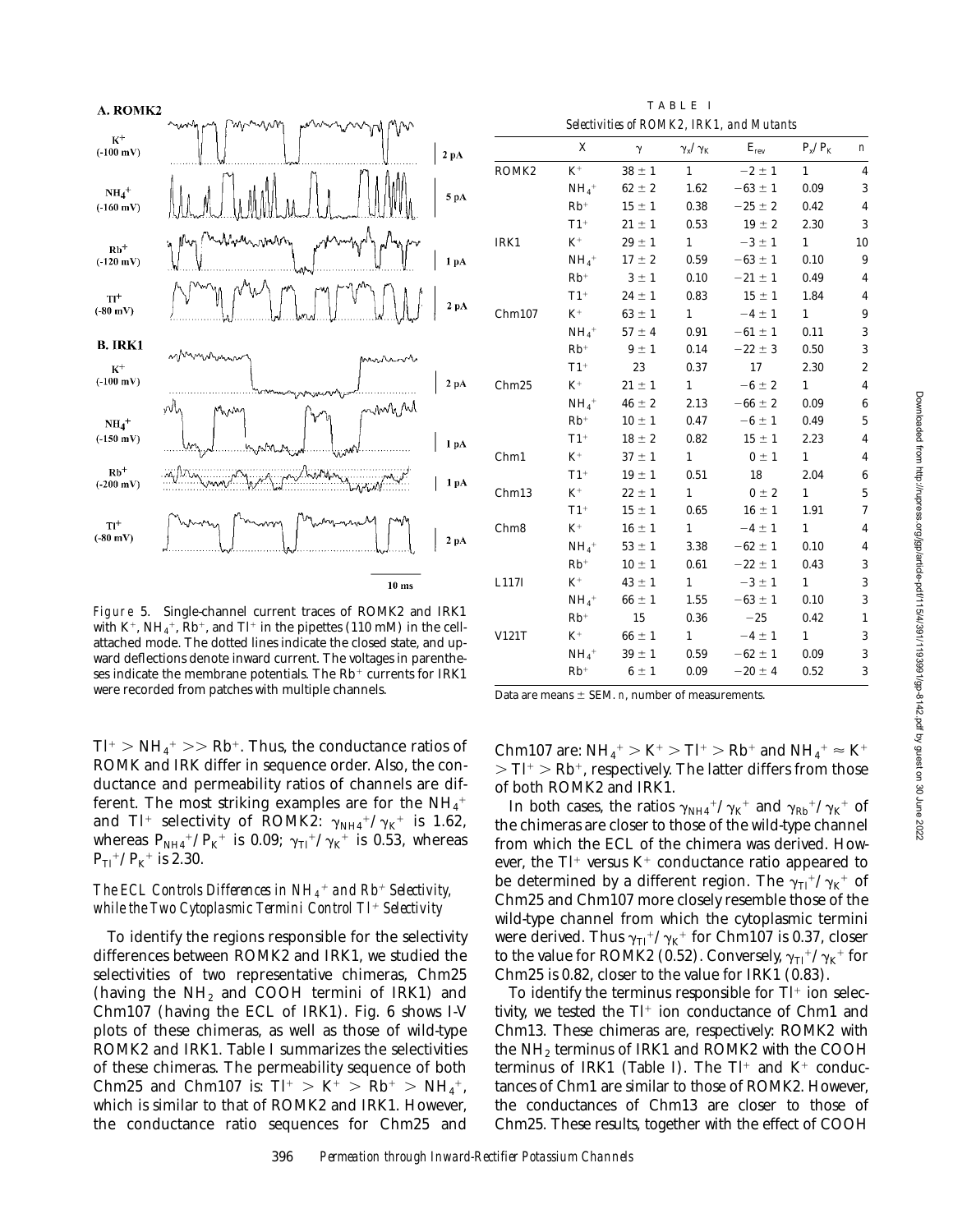

Figure 6. I-V plots for single channel inward currents of ROMK2, IRK1, Chm25, and Chm107 in the cell-attached mode. Data points and error bars for the four cations in the pipette represent means  $\pm$  SEM as follows:  $K^+$  (O),  $NH_4^+$  ( $\blacktriangle$ ),  $Rb^+$  $(\triangle)$ , and Tl<sup>+</sup> ( $\bullet$ ). The dashed lines are averages of linear regressions of individual patches over the following ranges: 0 to  $-100$  mV (K<sup>+</sup>),  $-60$  to  $-160$  mV (NH<sub>4</sub><sup>+</sup>), -20 to -120 mV (Rb<sup>+</sup> for ROMK2),  $-20$  to  $-200$  mV  $(Rb<sup>+</sup>$  for IRK1), and 20 to  $-80$ mV (Tl<sup>+</sup>). The correlation coefficients are (in the order of K, NH4, Rb, and Tl): for ROMK2: 0.997, 0.998, 0.989, and 0.991; for IRK1: 0.989, 0.988, 0.996, and 0.993; for Chm25: 0.987, 0.999, 0.987, and 0.984; for Chm107: 0.996, 0.999, 0.993, and 0.993.

terminus on  $K^+$  conductance, suggest that the  $TI^+$  versus  $K^+$  selectivity is controlled mainly by the COOH terminus.

# *3P Is Also Responsible for NH4* <sup>1</sup> *and Rb*1 *Selectivity Differences*

To identify the segments of the ECL responsible for  $K^+$ :  $Rb$ <sup>+</sup> selectivity, we tested the macroscopic  $Rb$ <sup>+</sup> versus  $K^+$  conductance ratio of chimeras using the two-electrode voltage clamp technique. When the bath solution was switched from 5 K<sup>+</sup> to 5 Rb<sup>+</sup> solution, the chimeras having the P region of ROMK2 (Chm8 and 9) had  $G_{\rm Rb}$ <sup>+</sup>/ $G_{\rm K}$ <sup>+</sup> = 0.45  $\sim$  0.51, similar to that (0.44) of ROMK2 wild type; whereas the chimeras having the P region of IRK1 (Chm6, 7, 10, 37, and 45) had  $G_{Rb}$ <sup>+</sup>/  $G_{K}^+ = 0.05 \sim 0.17$ , similar to that (0.05) of IRK1 wild type. These results suggest that the P region is important for the  $Rb^+$  versus  $K^+$  selectivity.

Therefore, we evaluated only Chm8 and the two point mutants, L117I and V121T, to narrow down the determinant of the single-channel conductance ratio of  $Rb^+$  and NH4 versus K<sup>+</sup>. These results are shown in Fig. 7 and Table I. Both Chm8 (which is IRK1 except for the P region of ROMK2) and the point mutant L117I have a single-channel conductance sequence of  $\mathrm{NH}_4^+>\mathrm{K}^+$  $>$  Rb<sup>+</sup>, similar to that of ROMK2. The conductance sequence of the V121T mutant was  $K^+$   $>$   $NH_4^+$   $>>$   $Rb^+$ , a sequence identical to that of IRK1. Therefore, we conclude that the 3P position of IRK and ROMK is responsible for the selectivity differences among the cations:  $K^+$ , Rb<sup>+</sup>, and NH<sub>4</sub><sup>+</sup>.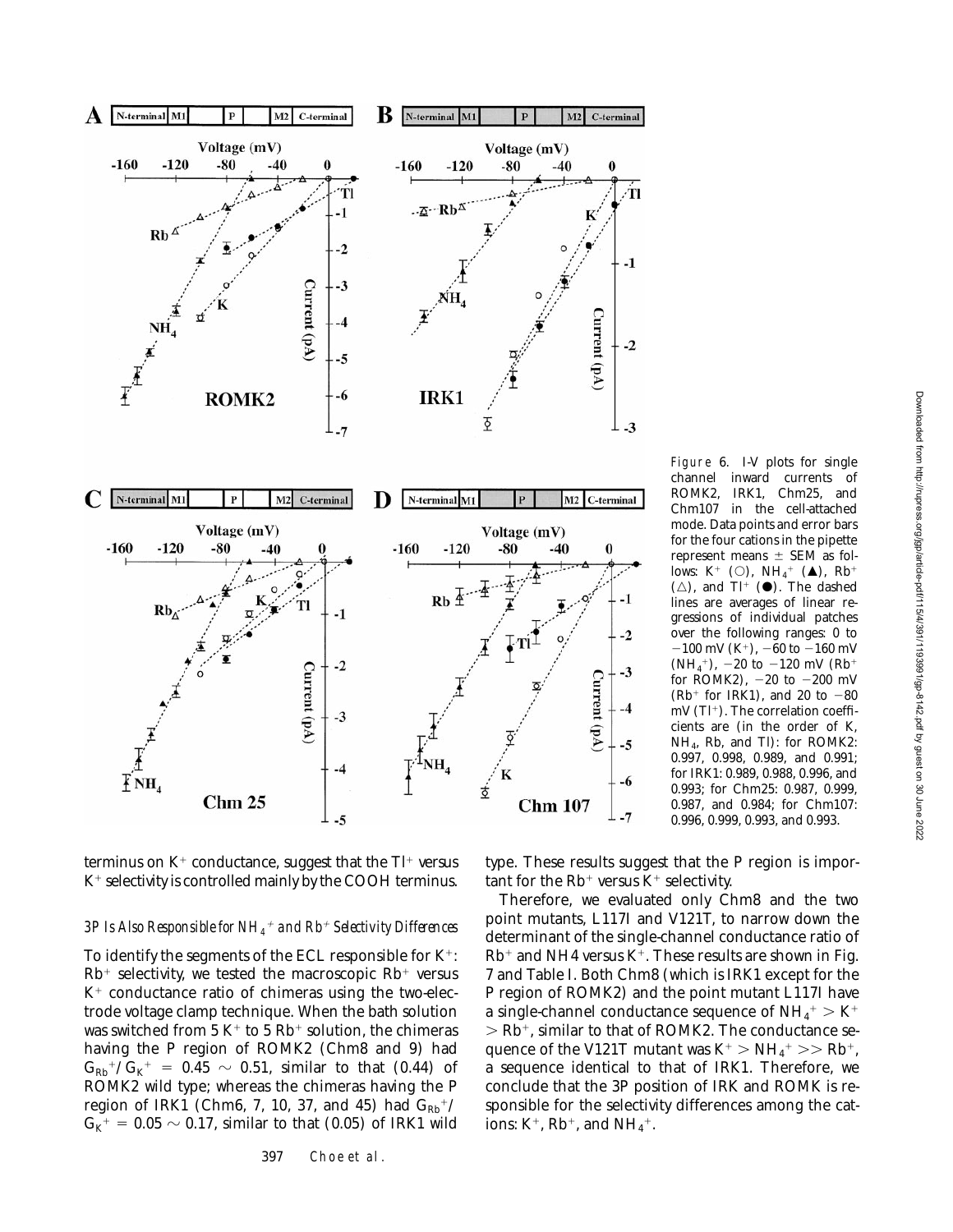

Figure 7. I-V plots for single channel inward currents of Chm8 (ROMK2, L117I, and V121T) and the individual mutants, L117I and V121T, in the cell-attached mode. The symbols and the voltage range for the conductance estimates are the same as in Fig. 6. The correlation coefficients are (in the order of K, NH<sub>4</sub>, and Rb): for Chm8: 0.994, 0.993, and 0.991; for L117I: 0.997, 0.998, and 0.991; for V121T: 0.997, 0.996, and 0.994.

# *3P Position Mutations*

Since the 3P position is very important for determining the conductances of  $K^+$ ,  $NH_4^+$ , and  $Rb^+$  of the channels, we substituted the Val residue at this position in ROMK2 with 18 other amino acids to further understand the molecular mechanism of conductance and selectivity.

We observed no significant current from 10 mutants in which the V121 residue (3P position) was replaced with one of the following: Asp, Glu, Lys, Arg, Tyr, Pro, Trp, Phe, Gly, or Leu. The Leu mutant had a resting membrane potential of  $-70$  mV at 5 mM K<sup>+</sup> bath solution, consistent with  $K^+$  channel expression, but had  $<$ 1 µA of current at a voltage of  $-120$  mV. This is puzzling since Ile, a similar amino acid, formed a fully functional channel. In the other nine mutants, the potential was  $-30$  to  $-50$  mV even 3 d after cRNA injection, which is similar to that of noninjected oocytes. Since none of the charged amino acids showed significant currents except for histidine, we expect that the histidine exists in the deprotonated form at least when the channel is conducting. In the cases of Tyr, Trp, and Phe, the large size of the side chains might occlude the pore. The absence of current of the Pro mutant may result from a structural modification since this side chain changes the direction of peptide backbone abruptly.

The remaining nine mutants, together with ROMK2, expressed currents that were large enough for singlechannel analysis. The conductances and selectivities of these channels are presented in Table II. The first five rows summarize results with the five nonpolar side chains (Val, His, Met, Ile, and Ala). These, together with two of the polar side chain mutants (Gln and Cys)

shown in the next two rows, had an ROMK2-type conductance sequence:  $NH_4^+ > K^+ > Rb^+$ . On the other hand, two of the mutants with polar side chains (Thr and Ser) at position 121 had an IRK1-type conductance sequence:  $\rm K^+ > NH_4^+ > Rb^+.$  Finally, the mutant with Asn at this position showed a novel selectivity sequence:  $NH_4^+ > Rb^+ > K^+$ .

# DISCUSSION

# *The ECL and COOH Terminus Behave as Two Resistors in Series*

While the inward single-channel  $K^+$  conductances of ROMK2 and IRK1 are similar, this can be viewed as the net result of opposite contributions of two parts of the channels. The ECL of IRK1, including the P region, has a much higher conductance than that of ROMK2, whereas having the COOH terminus of IRK1 lowers the conductance. Exchanging the ECLs and COOH termini of the two channels changes the overall conductance in a way that suggests that these two parts of the channels form independent resistances. The simplest interpretation of these results is that the COOH terminus, perhaps in combination with other elements of the channel, forms the inner part of the conductive pore, which can confer a resistor in series with that of the P region (Fig. 8). Another interpretation of the result is that replacement of COOH terminus affects the structure of selectivity filter through propagation of a conformational change. However, this idea does not predict the observation that replacing the COOH terminus of ROMK with that of IRK increases channel resistance by an amount equal to the decrease observed when the converse exchange is made. It is also difficult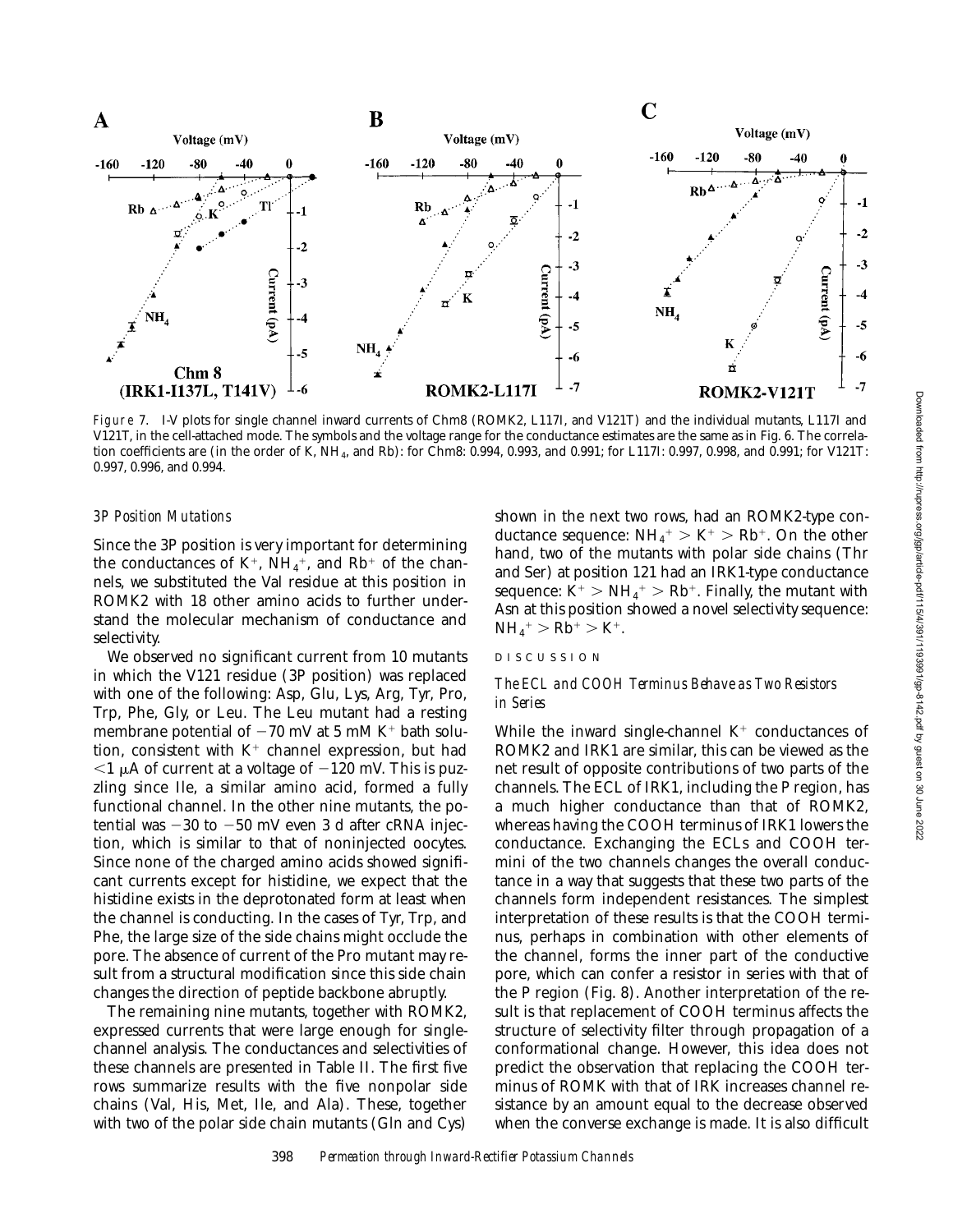|                   |                         | of ROMK2       |                     |               |
|-------------------|-------------------------|----------------|---------------------|---------------|
|                   |                         | $K^+$          | $NH_4$ <sup>+</sup> | $Rh^+$        |
| ROMK <sub>2</sub> | $\gamma_X$              | $38 \pm 1(4)$  | $62 \pm 2(3)$       | $15 \pm 1(4)$ |
|                   | $\gamma_X/\gamma_K$ +   | 1              | 1.6                 | 0.4           |
| V121H             | $\gamma_{\rm X}$        | $27 \pm 2(3)$  | $56 \pm 1(3)$       | $12 \pm 1(3)$ |
|                   | $\gamma_X/\gamma_K$ +   | $\overline{1}$ | 2.1                 | 0.5           |
| V121M             | $\gamma_{\rm X}$        | $8 \pm 1(3)$   | $19 \pm 2(3)$       | $4 \pm 1(3)$  |
|                   | $\gamma_X/\gamma_K$ +   | $\mathbf{1}$   | $2.2^{\circ}$       | 0.5           |
| V121I             | $\gamma_{\rm X}$        | $25 \pm 1(3)$  | $52 \pm 3(3)$       | $9 \pm 1$ (3) |
|                   | $\gamma_X/\gamma_K$ +   | 1              | 2.1                 | 0.4           |
| V121A             | $\gamma_{\rm X}$        | $15 \pm 1(3)$  | $52 \pm 2(3)$       | $13 \pm 1(3)$ |
|                   | $\gamma_X/\gamma_K$ +   | $\overline{1}$ | 3.4                 | 0.8           |
| V121Q             | $\gamma_{\rm X}$        | $13 \pm 1(4)$  | $37 \pm 2(4)$       | $6 \pm 1(1)$  |
|                   | $\gamma_X/\gamma_K$ +   | $\mathbf{1}$   | 2.8                 | $0.5\,$       |
| V121C             | $\gamma_{\rm X}$        | $6 \pm 1(4)$   | $22 \pm 1(3)$       | $5 \pm 1(3)$  |
|                   | $\gamma_X/\gamma_K{}^+$ | 1              | 3.6                 | 0.8           |
| V121T             | $\gamma_{\rm X}$        | $66 \pm 1(5)$  | $39 \pm 1(3)$       | $6 \pm 1$ (3) |
|                   | $\gamma_X/\gamma_K$ +   | $\blacksquare$ | $0.6\,$             | 0.1           |
| V121S             | $\gamma_{\rm X}$        | $63 \pm 1(3)$  | $58 \pm 3(3)$       | $10 \pm 1(3)$ |
|                   | $\gamma_X/\gamma_K$ +   | $\sim$ 1       | 0.9                 | 0.2           |
| V121N             | $\gamma_{\rm X}$        | $12 \pm 1(3)$  | $71 \pm 2(3)$       | $20 \pm 1(3)$ |
|                   | $\gamma_X/\gamma_K$ +   | 1              | 5.9                 | 1.7           |

Data are means  $\pm$  SEM. Number of measurements are in parenthesis.

to reconcile with the fact that changing the COOH terminus alters the conductance of the channel without affecting the striking selectivity patterns among the permeant cations  $K^+$ ,  $NH_4^+$ , and  $Rb^+$  (Table I and Fig. 6).

One prediction made from the series resistors model is that in ROMK2, with a relatively large outer resistor and a relatively small inner resistor, the voltage drop across the outer resistor should be smaller than that across the same region of IRK1. In principle, this voltage drop can be estimated using a blocking ion that binds to a site between the two resistors.  $Mg^{2+}$  is one candidate for such a blocker. It reduces the single-channel conductance of IRK1 and ROMK2 when added to the cytoplasmic side of the membrane (Lu and MacKinnon, 1994; Wible et al., 1994; Chepilko et al., 1995), and its affinity depends on electrostatic interactions with amino acid side chains in the M2 segment (Fakler et al., 1994; Lu and MacKinnon, 1994; Wible et al., 1994), which should lie between the two resistors.  $Mg^{2+}$  block has a voltage dependence consistent with a binding site within the electric field. In the cases of ROMK and other weak inward-rectifier  $K^+$  channels, the apparent fraction of the field sensed at that site  $(\delta_{\text{Mg}})$  is 0.28–0.44 of the total measured from the cytoplasmic side (Horie et al., 1987; Lu and MacKinnon, 1994; Nichols et al., 1994; Chepilko et al., 1995; Spassova and Lu, 1998). For IRK1 and other strong inward-rectifier K<sup>+</sup> channels,  $\delta$  is higher, ranging from 0.56 to 1.01 from the cytoplasmic side (Matsuda, 1988; Horie and Irisawa, 1989; Lopatin et al., 1994; Stanfield et al., 1994;



Figure 8. The 3P position in the crystal structure of the KcsA channel (arrows) is located at the COOH terminus of the pore helix. The 3P residue in KcsA and IRK is Thr; in ROMK it is Val. The KcsA ribbon model was constructed from coordinates downloaded from the PDB database, structure 1BL8. Two of the four subunits are shown for clarity. The symbol for two resistors is superimposed on the channel structure. Note that the model assumes a long cytoplasmic inner resistor that is not observed in the channel structure.

Wible et al., 1994; Yang et al., 1995a), except for one study that reported a value of 0.33 (Fakler et al., 1994). These numbers are in general agreement with the model. If  $\delta_{Mg} = 0.3$  for ROMK2, the ratio of inner to outer resistors  $(R_i/R_o)$  would be  $0.3/0.7 = 0.43$ . Since the resistance of a single channel is  $(38 \text{ pS})^{-1}$  or 26 G $\Omega$ ,  $\rm R_i$  will equal 8 G $\rm \Omega$  and  $\rm R_o$  will equal 18 G $\rm \Omega.$  For IRK1, the corresponding values can be calculated from the difference in resistance when the ECL or COOH terminus of ROMK2 is replaced with the corresponding part of IRK. This gives  $R_i = 27$  G $\Omega$  and  $R_o = 8$  G $\Omega$ . This predicts  $\delta_{\text{Mg}}$  = 8/35 = 0.77, within the range of measured values.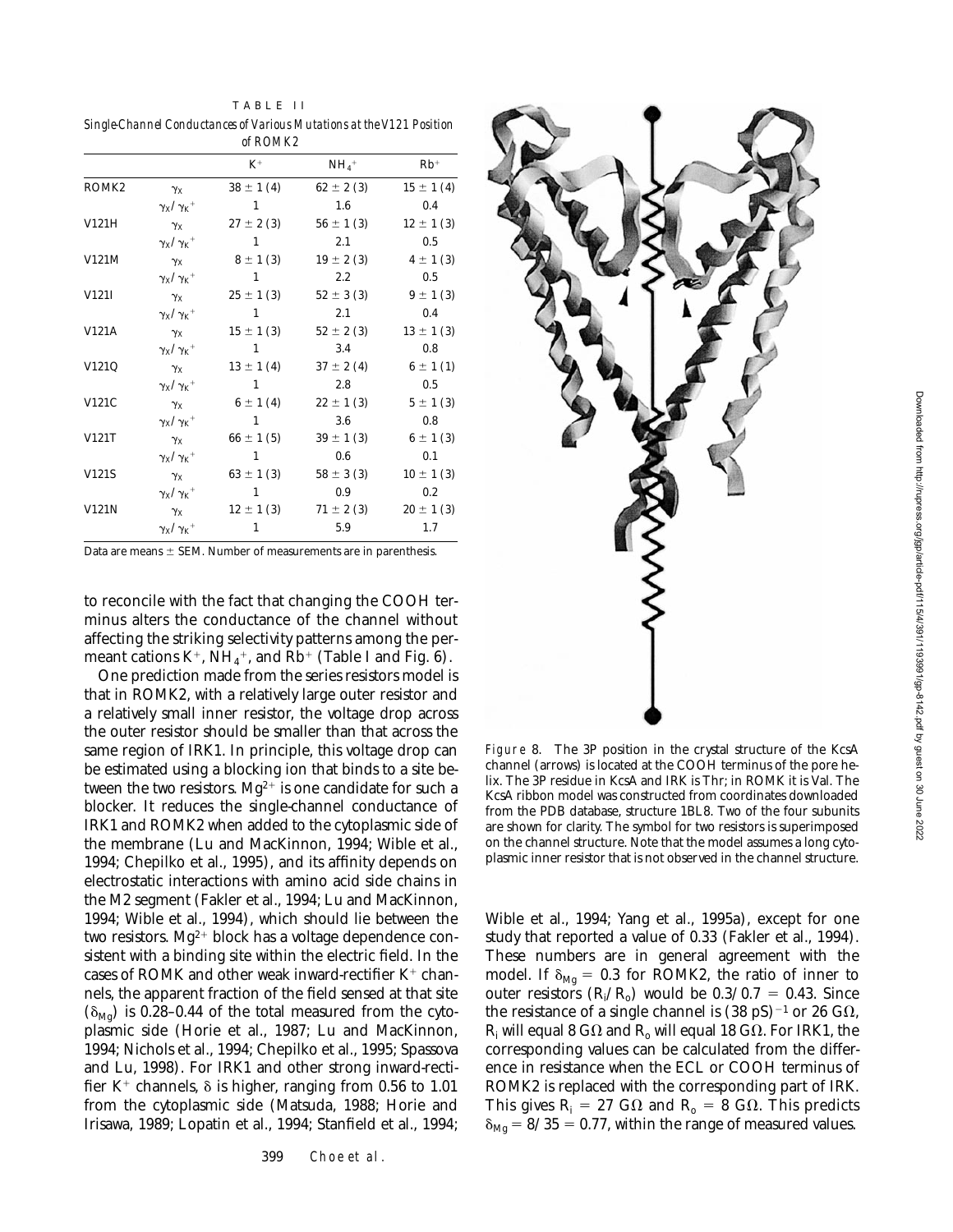$Mg^{2+}$  might not be the perfect blocker for this analysis. At least part of the voltage dependence of  $Mg^{2+}$ block has been attributed to the displacement of  $K^+$  ions across the outer mouth of the channel (Spassova and Lu, 1998). Thus, the apparent electrical distance for block may overestimate the true fraction of the field sensed at the binding site. However, even if the inner resistor of ROMK2 is small, that of IRK would be  $\geq$ 19 G $\Omega$ , a significant fraction of the total. The inner pore is unlikely to be as narrow as the selectivity filter because other studies have indicated that large cations can enter the channel from the inside, suggesting that the opening of the pore to the cytoplasm is relatively wide. Polyamines such as spermine and spermidine block Kir channels in a voltage-dependent fashion from the inside (Lopatin et al., 1994, 1995; Taglialatela et al., 1995; Yang et al., 1995a; Lopatin and Nichols, 1996; Pearson and Nichols, 1998), indicating that the narrowest region of the inner pore must be at least as wide as the diameter of these molecules, which are  $\sim$ 4-Å wide and 7–18-Å long.

A pore resistance,  $R_{\text{pore}}$ , is determined by several factors  $(Eq. 6)$ :

$$
R_{\text{pore}} = \rho \frac{I}{\pi \cdot a^2}, \tag{6}
$$

where  $\rho$ , *l*, and *a* represent resistivity, the length, and the radius of the pore, respectively. The high inner resistance presumably reflects several possibilities: a long extension of the pore into the cytoplasm, and/or a hydrophobic inner pore wall (which will increase resistivity). The possibility of hydrophobic wall of the inner pore is suggested by the finding that cations with longer hydrophobic elements can be more effective  $K^+$  channel blockers (Armstrong, 1969; Armstrong, 1971). Indeed, the KcsA structure shows hydrophobic walls in the pore lined by the second transmembrane domain (Doyle et al., 1998). The wall of the inner pore, which was not determined in the KcsA structure, might be hydrophobic as well.

Another possibility is that the diameter of the inner pore fluctuates. By analogy, the x-ray structure of myoglobin reveals no path for  $O_2$  to reach the heme group (Perutz and Mathews, 1966; Case and Karplus, 1979), but  $O_2$ and CO bind to the heme group at rates that are close to the diffusion-controlled limit (Hasinoff, 1977), suggesting thermal fluctuations of the protein (Elber and Karplus, 1987). This mechanism would allow passage of a relatively large molecule through a normally narrow pore.

# *Kir Channels Have Different Relative Conductances of Permeant Cations*

Table III lists the permeation and the conductance ratios of various native and cloned  $K^+$  channels. All of these  $K^+$  channels have remarkably similar permeability ratios  $(P_X/P_K)$ , where  $T l^+ > K^+ > R b^+ > NH_4^+.$ Conductance ratios show a greater variation with channel type than do the permeability ratios. This is partly because conductance ratios depend on experimental conditions such as the voltage range over which they are measured. Nevertheless it is clear that different  $K^+$ channels can have distinct selectivity sequences based on conductance ratios.

While the signature GYG sequence is thought to be the site conferring selectivity for  $K^+$  ions over Na<sup>+</sup>, the selectivity sequence for permeant ions may have different determinants because ROMK2 and IRK1 have the identical GYG sequence, but yet different selectivity based on the single-channel conductance ratio. Our results indicate that most of the conductance selectivity among the permeant cations  $(K^{+}, Rh^{+}, and NH_{4}^{+})$  is conferred by the outer resistance. The one exception is that the  $T<sup>+</sup>$  versus  $K^+$  single-channel conductance ratio follows the origin of the two cytoplasmic termini (Table I). If both termini originate from ROMK, the  $Tl^{+}/K^{+}$  conductance ratio resembles that of ROMK2; if both termini originate from IRK, then the ratio resembles that of IRK1.

How can  $Tl^+/K^+$  conductance ratio be altered by the relatively wide inner pore, whereas similar sized ions,  $\rm Rb^+$  and  $\rm NH_4^+$ , are not affected? One possibility is that  $T<sup>+</sup>$  may bind to specific sites within the inner pore, such as sulfhydryl groups, and affect the  $TI^+$  conductance. A  $TI^+$  binding-site hypothesis was first proposed by Ashcroft and Stanfield (1983) to explain inactivation of  $Tl^+$  current in frog skeletal muscle.

### *3P Position*

We identified the 3P position (located 3 residues  $NH<sub>2</sub>$ ) terminal to the GYG signature sequence), as a modifying site for ion permeation through inward rectifiers. This is similar to what is observed with voltage-gated channels. For example, *Shaker* and mslo (Ca<sup>2+</sup>-activated  $K^+$ ) channels display significant differences in both  $\gamma_{\rm NH4}{}^+/\gamma_{\rm K}{}^+$ :0.75/0.18 and  $\gamma_{\rm Rb}{}^+/\gamma_{\rm K}{}^+$ :0.5/0.07 (Table III). These differences can be correlated with differences at the 3P position, where *Shaker* has a Thr residue and mslo has a Ser residue. In fact, the *Shaker* mutation T441S (at the 3P position) changed both the conductance and the bi-ionic permeability ratios for Rb $^+$  and NH $_4^{\mathrm{+}}$  (Yool and Schwarz, 1991). This mutant also exhibited an anomalous mole fraction effect in  $P_{Rb}^+ / P_{K}^+$  (Yool and Schwarz, 1996). In our experiments, V121T and V121S showed no significant difference in selectivity. The 3P position is also responsible for the 10-fold difference in Ba $2+$  affinity between ROMK2 and IRK1 (Zhou et al., 1996). The homologous position in the *Shaker* K<sup>+</sup> channel was also shown to be important for the efficacy of block by extracellular Ba<sup>2+</sup> (Harris et al., 1998).

The mechanism underlying the effect of changing the 3P amino acid on selectivity is unknown. Our analysis suggests that the outer resistor of the IRK1 channel conducts  $K^+$  more easily than that of ROMK2, but that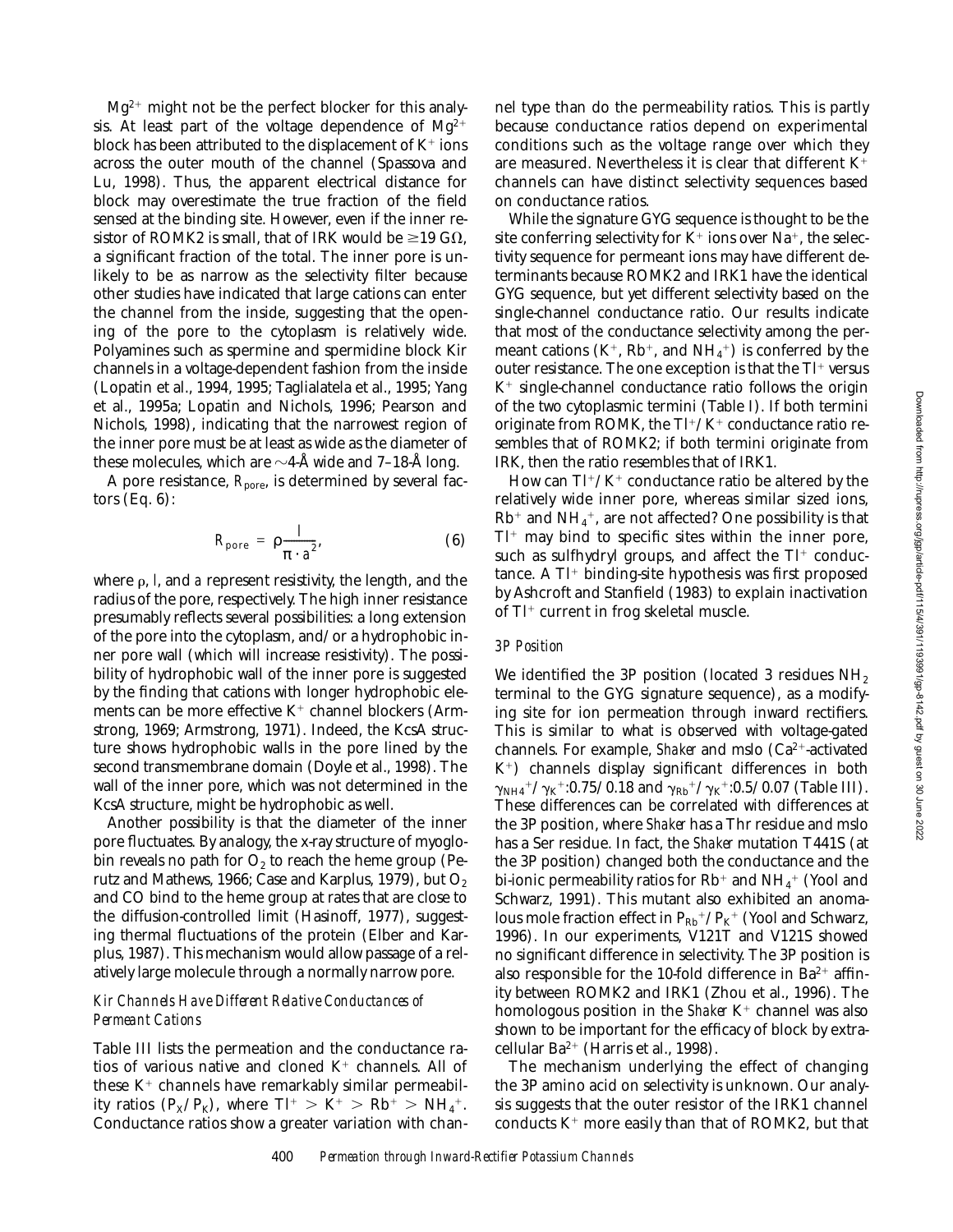|                                      | PX/PK                           |       |                          | GX/GK                           |                          |                                |                |                                    |
|--------------------------------------|---------------------------------|-------|--------------------------|---------------------------------|--------------------------|--------------------------------|----------------|------------------------------------|
|                                      | $NH_4$ <sup>+</sup>             | $Rb+$ | $T1+$                    | $NH_4$ <sup>+</sup>             | $Rb^+$                   | $T1+$                          | Measurement    |                                    |
| Weak inward rectifier                |                                 |       |                          |                                 |                          |                                |                |                                    |
| ROMK <sub>2</sub>                    | 0.09                            | 0.42  | 2.58                     | 1.62                            | 0.38                     | 0.52                           | Single channel | This study                         |
|                                      | 0.12                            | 0.63  | 1.56                     | 1.00                            | 0.36                     | 0.70                           | Single channel | Chepilko et al., 1995              |
|                                      | 0.13                            | 0.71  | $\overline{\phantom{0}}$ | $\overline{\phantom{0}}$        | 0.48                     | $\overline{\phantom{m}}$       | Whole cell     | Zhou et al., 1994                  |
|                                      | 0.27                            | 0.76  |                          | 0.46                            | 0.23                     | —                              | Whole cell     | Zhou et al., 1996                  |
|                                      |                                 | 0.82  | -                        |                                 |                          | —                              | Macropatch     | Reuveny et al., 1996               |
| <b>KATP</b>                          |                                 | 0.76  | $\overline{\phantom{0}}$ |                                 | —                        | $\qquad \qquad \longleftarrow$ | Single channel | Spruce et al., 1987                |
| Strong inward rectifier              |                                 |       |                          |                                 |                          |                                |                |                                    |
| IRK1                                 | 0.10                            | 0.49  | 1.49                     | 0.59                            | 0.10                     | 0.94                           | Single channel | This study                         |
|                                      | 0.09                            | 0.28  | $\overline{\phantom{0}}$ | —                               |                          | —                              | Whole cell     | Sabirov et al., 1997               |
|                                      |                                 | 0.68  | —                        | $\overline{\phantom{m}}$        | 0.09                     | —                              | Whole cell     | Abrams et al., 1996                |
|                                      | $\overbrace{\phantom{1232211}}$ | 0.68  |                          |                                 |                          | $\overline{\phantom{m}}$       | Macropatch     | Reuveny et al., 1996               |
| CCD-IRK3                             | 0.32                            | 1.25  | 1.64                     | 0.28                            | 0.12                     | 1.41                           | Whole cell     | Welling, 1997                      |
| Starfish egg                         | 0.04                            | 0.35  | 1.50                     | —                               | < 0.1                    | 1.4                            | Whole cell     | Hagiwara and Takahashi, 1974       |
| Frog muscle                          |                                 | -     | —                        | $\hspace{0.1mm}-\hspace{0.1mm}$ | < 0.1                    | $\qquad \qquad \longleftarrow$ | Whole cell     | Standen and Stanfield, 1980        |
|                                      |                                 | —     | 1.66                     |                                 |                          | —                              | Whole cell     | Ashcroft and Stanfield, 1983       |
| Voltage-gated K <sup>+</sup> channel |                                 |       |                          |                                 |                          |                                |                |                                    |
| <b>Shaker</b>                        | 0.09                            | 0.66  |                          | 0.75                            | 0.50                     | $\qquad \qquad$                | Single channel | Heginbotham and MacKinnon, 1993    |
|                                      | 0.11                            | 0.89  | $\overline{\phantom{0}}$ | —                               |                          | $\overline{\phantom{0}}$       | Whole cell     | Perez-Cornejo and Begenisich, 1994 |
| $Ca^{2+}$ activated                  | 0.11                            | 0.67  | 1.20                     | $\overline{\phantom{0}}$        | —                        | $\qquad \qquad$                | Single channel | Blatz and Magleby, 1984            |
|                                      | 0.10                            | 0.70  | 1.30                     | 0.18                            | 0.07                     | 0.41                           | Single channel | Eisenman et al., 1986              |
| Delayed rectifier                    | 0.13                            | 0.91  | 2.30                     | —                               | —                        | —                              | Whole cell     | Hille, 1973                        |
|                                      | 0.15                            | 0.74  | 1.29                     |                                 | $\overline{\phantom{0}}$ | —                              | Whole cell     | Reuter and Stevens, 1980           |
| L-type transient A                   | 0.12                            | 0.76  |                          | 1.5                             | 0.5                      | $\overline{\phantom{0}}$       | Whole cell     | Shapiro and DeCoursey, 1991        |
|                                      | 0.18                            | 0.73  | 2.04                     | $\overline{\phantom{0}}$        | —                        | $\overline{\phantom{0}}$       | Whole cell     | <b>Taylor, 1987</b>                |

TABLE III *Comparison of Selectivities between K*1 *Channels*

both Rb and NH4 conductances are smaller. This could be explained by a small decrease in the pore diameter of the selectivity filter, which would favor the conductance of the smaller  $K^+$  ion over that of the larger Rb and NH4 ions. It is also possible that electrostatic effects are involved. According to the x-ray crystal model of the related KcsA  $K^+$  channel (Doyle et al., 1998), the 3P position is located at the COOH terminus of the pore helix, the end which points toward the pore (Fig. 8). Because an  $\alpha$  helix has an associated macro dipole (Hol, 1985), changes at the 3P position may change the dipole and thereby affect the electric field within the pore. A stronger field might lower a critical energy barrier for  $K^+$  more than that for the larger cations.

# *Three-Site Four-Barrier Model*

The selectivity of ROMK2 for NH $_4^+$  versus K $^+$  is remarkably different for permeability and conductance ratios.  $NH_4$  permeability was 10-fold smaller than that of  $K^+$ , but the conductance was 1.6-fold larger (Fig. 6 and Table I). To explain these contradictory results, we examined kinetic models of ion permeation. The purpose of this exercise was not to precisely determine energy profiles, but rather to check whether the simple model can

account for the observed results. We used three-site four-barrier models because the x-ray diffraction of a bacterial  $K^+$  channel crystal showed three discrete electron densities along the pore in single-file manner (Doyle et al., 1998). Also, the three-site four-barrier model gives a better fit for  $\mathrm{NH}_4^+$  I-V data than the twosite three-barrier model (although two-site three-barrier model gives the same general conclusion).

First, we obtained depths and heights of energy wells and peaks for the  $K^+$  ion energy profile that predicted the I-V relationship for the  $K^+$  ion permeation. For simplicity, we used equally spaced wells and barriers. This is consistent with the resistance divider ratio for ROMK discussed above if the outer two wells and three barriers, which should cover two thirds of the electric field across the pore, correspond to the outer resistor. To reduce the number of free parameters, the depths of outer and middle wells were set to be equal (Fig. 9 A). The theoretical I-V curve is based on an energy profile that accurately, but not uniquely, simulated the experimental data. Next, we fixed the parameters for  $K^+$  and changed the energy profile parameters for  $\mathrm{NH}_4^+$  to fit the I-V curve for the bi-ionic condition of  $\mathrm{NH}_4^+$  outside and  $K^+$  inside the cell (Fig. 9 B). Again, the depths of outer and middle wells for the  $\mathrm{NH}_4^+$  energy profile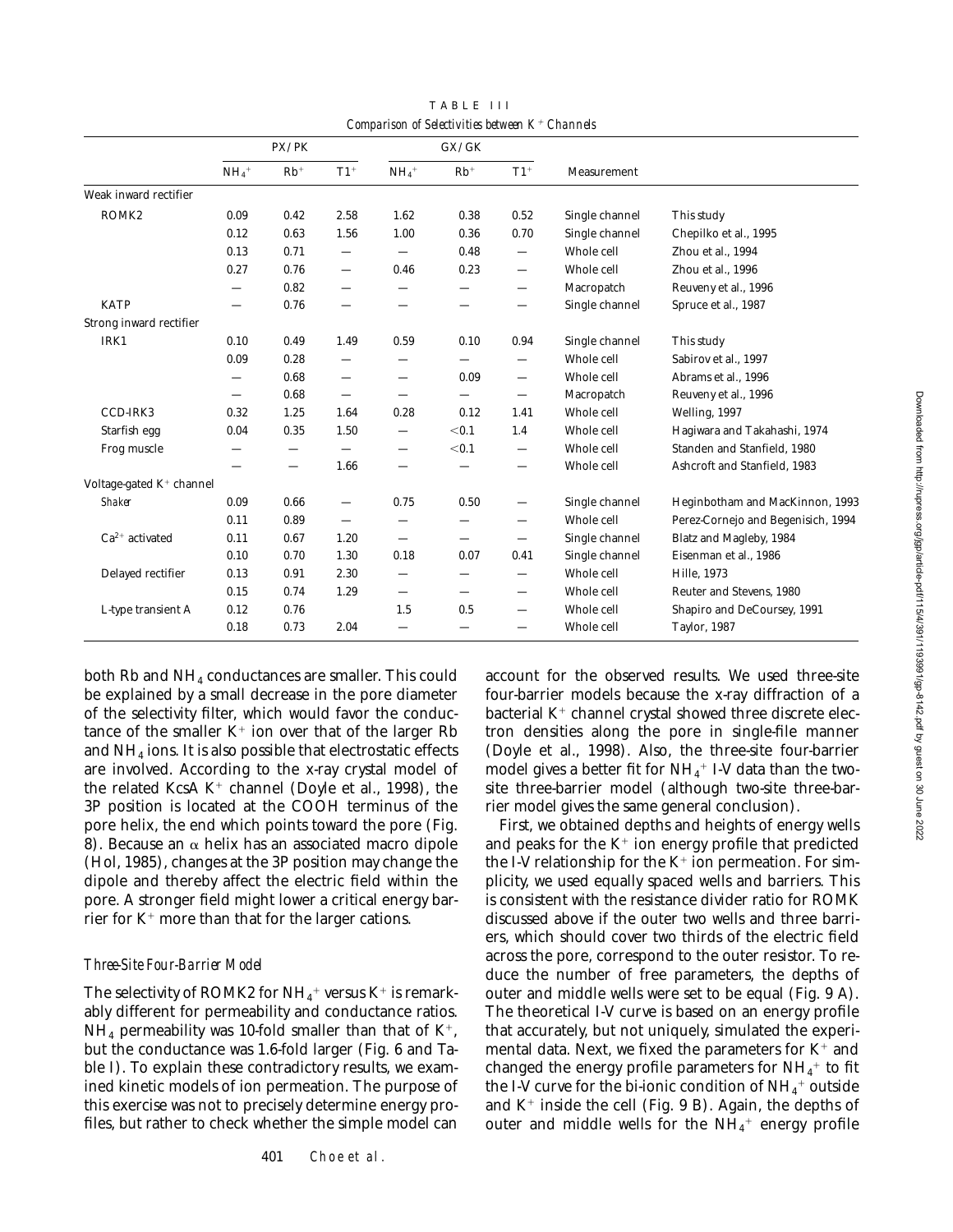were set to be equal. The best-fit energy profile suggests that  $\mathrm{NH}_4{}^+$  has significantly lower affinities than does  $K^+$  for the binding sites within the pore, as indicated by the shallower energy wells for  $\mathrm{NH}_4^+$  than for K $^+$  in the diagram. The higher affinity for  $K^+$ , particularly of the energy well closest to the cytoplasmic side, mainly accounts for the higher  $K^+$  permeability since this site will be predominantly occupied by  $K^+$  at membrane potentials positive to  $-60$  mV (Fig. 7 B), preventing NH<sub>4</sub><sup>+</sup> flow through the channel. On the other hand, the hyperpolarized potentials associated with inward current would prevent occupancy of the channel by  $K^+$  and favor occupancy by  $\mathrm{NH}_4{}^+$ . Under these conditions, the

 $\overline{\mathbf{A}}$ 

inward  $\mathrm{NH}_4{}^+$  conductance is large because the middle energy barriers to  $NH_4^+$  movement are lower than those to  $K^+$ , increasing its mobility within the pore. We conclude that simple energy barrier models can explain the unusual selectivity pattern of  $\mathrm{K}^+$  and  $\mathrm{NH}_4^+.$ 

#### *Summary*

In summary, the differences in  $K^+$  conductance among ROMK, IRK, and various chimeras can be roughly explained by a model with two resistors in series, composed of the extracellular region and the COOH terminus. The NH $_4^+$  and Rb $^+$  selectivity differences between



402 *Permeation through Inward-Rectifier Potassium Channels*

Figure 9.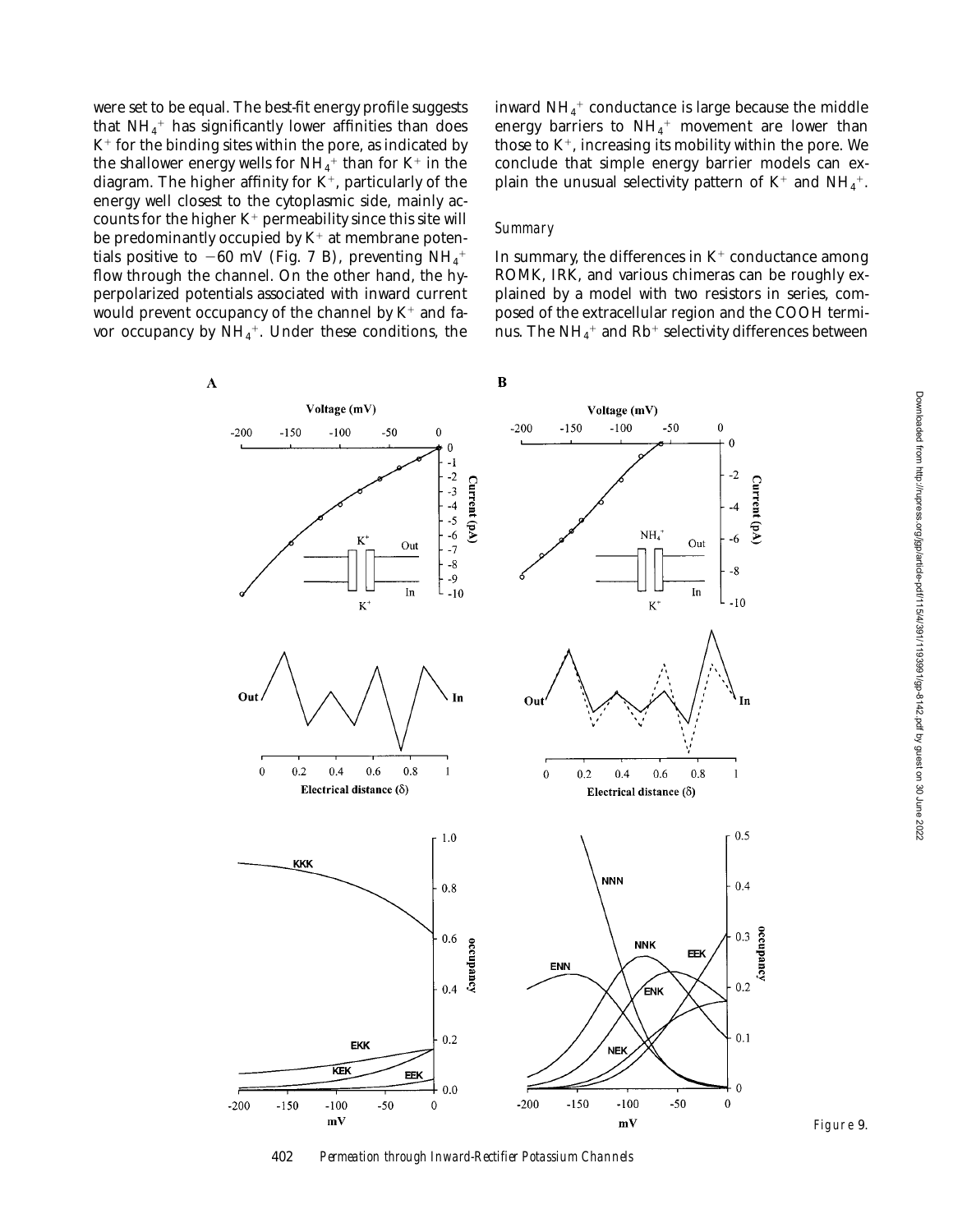ROMK2 and IRK1 depend on the extracellular loop region, and specifically on the amino acid at the 3P position. On the other hand, the cytoplasmic termini seem to be at least partly the locus of  $TI^+$  selectivity. The unusual selectivity pattern of  $\mathrm{K}^+$  and  $\mathrm{NH}_4{}^+$  can be explained by a simple energy barrier model.

This work was supported by National Institutes of Health grants DK27847 (L.G. Palmer) and DK46950 (H. Sackin). Henry Lester served as guest editor.

*Submitted: 7 December 1999 Revised: 31 January 2000*

*Accepted: 7 February 2000*

- REFERENCES
- Abrams, C.J., N.W. Davies, P.A. Shelton, and P.R. Stanfield. 1996. The role of a single aspartate residue in ionic selectivity and block of a murine inward rectifier K<sup>+</sup> channel Kir2.1. *J. Physiol.* 493:643-649.
- Armstrong, C.M. 1969. Inactivation of the potassium conductance and related phenomena caused by quaternary ammonium ion injection in squid axons. *J. Gen. Physiol.* 54:553–575.
- Armstrong, C.M. 1971. Interaction of tetraethylammonium ion derivatives with the potassium channels of giant axons. *J. Gen. Physiol.* 58:413–437.
- Ashcroft, F.M., and P.R. Stanfield. 1983. The influence of the permeant ions thallous and potassium on inward rectification in frog skeletal muscle. *J. Physiol.* 343:407–428.
- Begenisich, T.B., and M.D. Cahalan. 1980. Sodium channel permeation in squid axons. I: Reversal potential experiments. *J. Physiol.* 307:217–242.
- Bezanilla, F., and C.M. Armstrong. 1972. Negative conductance caused by entry of sodium and cesium ions into the potassium channels of squid axons. *J. Gen. Physiol.* 60:588–608.
- Blatz, A.L., and K.L. Magleby. 1984. Ion conductance and selectivity of single calcium-activated potassium channels in cultured rat

muscle. *J. Gen. Physiol.* 84:1–23.

- Case, D.A., and M. Karplus. 1979. Dynamics of ligand binding to heme proteins. *J. Mol. Biol.* 132:343–368.
- Chepilko, S., H. Zhou, H. Sackin, and L.G. Palmer. 1995. Permeation and gating properties of a cloned renal K<sup>+</sup> channel. Am. J. *Physiol. Cell Physiol.* 268:C389–C401.
- Choe, H. 1999. Structure–function relationships of inward-rectifier K<sup>+</sup> channels. Ph.D. Thesis. Weill Graduate School of Medical Sciences of Cornell University, New York, NY.
- Choe, H., L.G. Palmer, and H. Sackin. 1999. Structural determinants of gating in inward-rectifier K<sup>+</sup> channels. *Biophys. J.* 76: 1988–2003.
- Choe, H., H. Sackin, and L.G. Palmer. 1998. Permeation and gating of an inwardly rectifying potassium channel. Evidence for a variable energy well. *J. Gen. Physiol.* 112:433–446.
- Doyle, D.A., J.M. Cabral, R.A. Pfuetzner, A. Kuo, J.M. Gulbis, S.L. Cohen, B.T. Chait, and R. MacKinnon. 1998. The structure of the potassium channel: molecular basis of  $K^+$  conduction and selectivity. *Science.* 280:69–77.
- Eisenman, G., R. Latorre, and C. Miller. 1986. Multi-ion conduction and selectivity in the high-conductance  $Ca^{++}$ -activated  $K^+$ channel from skeletal muscle. *Biophys. J.* 50:1025–1034.
- Elber, R., and M. Karplus. 1987. Multiple conformational states of proteins: a molecular dynamics analysis of myoglobin. *Science.* 235:318–321.
- Fakler, B., U. Brandle, C. Bond, E. Glowatzki, C. Konig, J.P. Adelman, H.P. Zenner, and J.P. Ruppersberg. 1994. A structural determinant of differential sensitivity of cloned inward rectifier  $K^+$ channels to intracellular spermine. *FEBS Lett.* 356:199–203.
- Glowatzki, E., G. Fakler, U. Brandle, U. Rexhausen, H.P. Zenner, J.P. Ruppersberg, and B. Fakler. 1995. Subunit-dependent assembly of inward-rectifier K<sup>+</sup> channels. *Proc. R. Soc. Lond. B Biol. Sci.* 261:251–261.
- Hagiwara, S., and K. Takahashi. 1974. The anomalous rectification and cation selectivity of the membrane of a starfish egg cell. *J. Membr. Biol.* 18:61–80.
- Harris, R.E., H.P. Larsson, and E.Y. Isacoff. 1998. A permanent ion binding site located between two gates of the *Shaker* K<sup>+</sup> channel.

Figure 9. Three-site four-barrier kinetic model. (A, top) Single channel I-V plots for  $K^+$  current through ROMK2 channel (110 mM KCl in the pipette in the cell-attached mode). The line is the best-fit to the data using the three-site four-barrier kinetic model, which gives rise to the following rate constants  $(s^{-1})$  (Scheme I). V1, V2, and V3 represent the first, second, and third energy wells from the outside.

$$
\text{Out} \xrightarrow[1.7 \times 10^{8}]{6.6 \times 10^{9}} \text{V1} \xrightarrow[5.1 \times 10^{10}]{5.1 \times 10^{10}} \text{V2} \xleftarrow[1.4 \times 10^{9}]{1.4 \times 10^{9}} \text{V3} \xleftarrow[3.8 \times 10^{7}]{3.8 \times 10^{7}} \text{In} \qquad \text{(SCHEME I)}
$$

(Middle) The energy profile for K<sup>+</sup> ion along the pore of ROMK2 at 0 mV. The shape of the energy profiles was constructed from the kinetic model. (Bottom) Occupancy plot of each state as a function of voltage for the K<sup>+</sup> ion in the pore of ROMK2. The symbol KKK indicates the state that all three energy wells are occupied by  $K^+$ , and the symbol EKK indicates the state that the second and the third energy wells from outside are occupied by  $K^+$ . The pore is occupied by at least two  $K^+$  ions most of the time. The occupancies of the two states, KKE and EEE, are very small and not shown. (B, top) Single channel I-V plots of ROMK2 with NH $_4^+$  (110 mM) outside and K $^+$  (110 mM) inside the cell. The line is the best-fit to the data using the three-site four-barrier kinetic model with the same rate constants as in A for  $K^+$ . The fitting procedure produced the following kinetic rates for NH $_4^{\rm +}$  (Scheme II).

Out 
$$
rac{8.3 \times 10^{9}}{1.4 \times 10^{9}}
$$
 
$$
V1 \xrightarrow{4.6 \times 10^{11}} V2 \xrightarrow{3.6 \times 10^{11}} V3 \xrightarrow{2.0 \times 10^{7}} V3 \xrightarrow{2.0 \times 10^{7}} In
$$
 (SCHEME II)

(Middle) The ion energy profile (solid) for  $NH_4^+$  ion along the pore of ROMK2 at 0 mV, obtained from the kinetic model for NH<sub>4</sub><sup>+</sup>. The dotted energy profile is for K+ in A for comparison. The energy wells for NH<sub>4</sub>+ are shallower than those for K+, suggesting weaker affinity for NH $_4^+$ . (Bottom) Occupancy plot of each state as a function of voltage in the pore of ROMK2 with NH $_4^+$  outside and K $^+$  inside. The symbol NNN means that all three sites are occupied by NH $_4^+$ , and the symbol NEK means that the outer and inner wells are occupied by  $\rm NH_4^+$  and K+, respectively. States with small occupancies are not shown for clarity.

403 Choe et al.